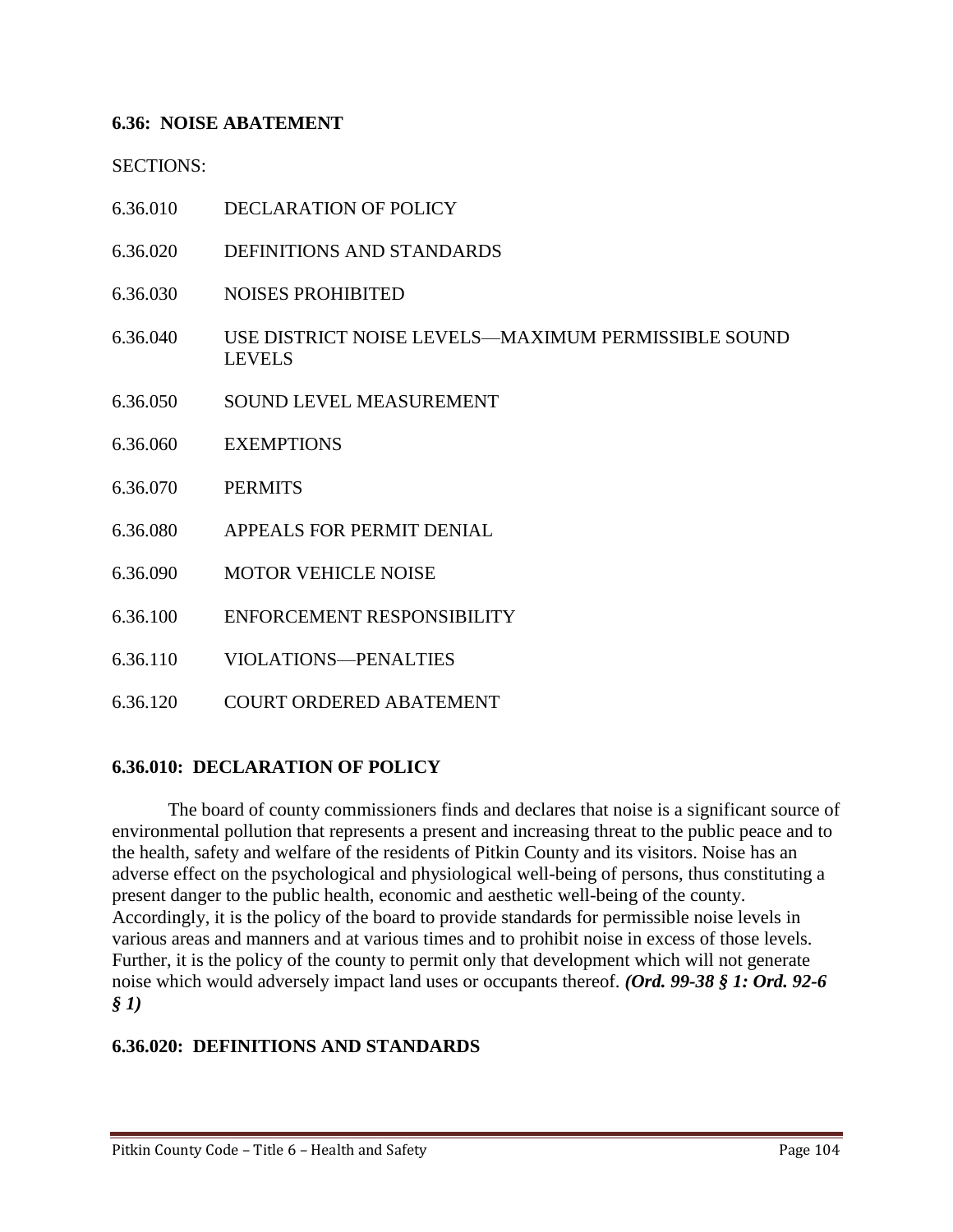All terminology used in this chapter and not defined below shall be in conformance with applicable American National Standards Institute publications SI.4-1971 or its successor publications. For the purposes of this chapter, certain words and phrases used are defined as follows:

"'A' weighted sound pressure level" means the sound pressure level, as measured with a sound level meter using the A-weighing network. The standard notation is dB(A) or dBA.

"Ambient sound pressure level" means the sound pressure level or the all-encompassing noise associated with a given environment usually a composite of sounds from many sources. It is also the A-weighted sound pressure level exceeded ninety (90) percent of the time based on a measurement period which shall not be less than ten (10) minutes.

"Business district" means an area zoned as defined in the Pitkin County Land Use Code, including but not limited to areas designated B-1, B-2, PUB, VC and as such designations may be amended.

"Construction activities" means any and all activity incidental to the erection, demolition, assembling, altering, installing or equipping of buildings, structures, roads or appurtenances thereto, including land clearing, grading, excavating and filling.

Construction District. A "floating district," for the purposes of this chapter, is defined as a site of ongoing construction activity. This designation will be in effect only for the duration of said activity or for the dates of any applicable building permit at a designated site, whichever is shorter. This designation may occur in any of the zone districts as defined in the Pitkin County Land Use Code.

"Continuous noise" means any sound which exists, essentially without interruption, for a period of ten (10) minutes or more.

"Cyclically varying noise" means any sound which varies in sound level such that approximately the same level is obtained repetitively at reasonably uniform intervals of time.

"Decibel" means logarithmic and dimen-sionless unit of measure often used in describing amplitude of sound. Decibel is symbolized by the letters "dB."

"Department" means the Aspen/Pitkin environmental health department.

"Device" means any mechanism which is intended to produce, or which actually produces, noise when operated or handled.

"Emergency vehicle" means a motor vehicle authorized to have sound warning devices such as sirens and/or bells and/or air horns which may lawfully be used when responding to an emergency or during a police activity.

"Emergency work" means work made necessary to restore property to a safe condition following an unusual event, or work required to protect persons or property from exposure to danger. This includes, but is not limited to, snow, ice, mud and debris removal from public rights-of-way.

"Grounds maintenance equipment" means that equipment necessary to maintain yards, parks and lots which includes but is not limited to lawn mowers, edgers, trimmers, tillers and chain saws.

"Impulsive noise" means a noise containing excursions usually less than one second measured with the sound level meter set in the "fast" meter mode.

"Industrial district" means an area zoned as defined in the Pitkin County Land Use Code under the subheading of "I."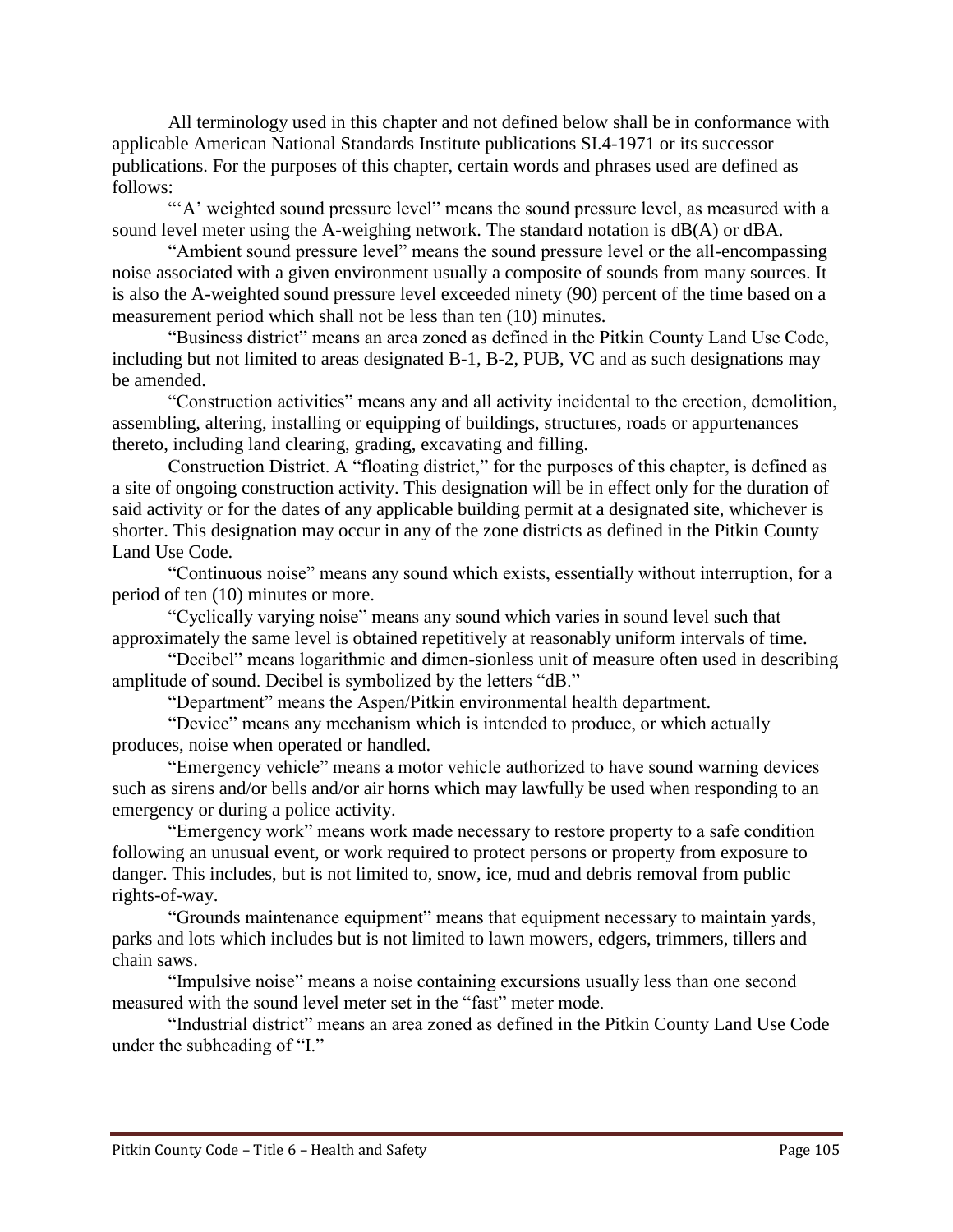"Motor vehicle" means any vehicle which is propelled by mechanical power, including, but not limited to, passenger cars, trucks, truck-trailers, campers, motorcycles, mini bikes, mopeds, semi-trailers, go-carts, snowmobiles and racing vehicles.

"Muffler" means an apparatus consisting of a series of chambers or baffle plates designed for the purpose of transmitting gases while reducing sound emanating from such apparatus.

"Noise" means a sound which is measured as the sound pressure level in decibels (dB) which is unwanted or which causes or tends to cause an adverse psychological or physio-logical effect on human beings.

"Nuisance" means the doing of or the failure to do something which allows or permits noise to be emitted from any source(s) in excess of the standards of this chapter.

Percentile Sound Pressure Level.

1. "Tenth percentile noise level" means the "A" weighted sound pressure level that is exceeded ten (10) percent of the time in any measurement period (such as the level that is exceeded for one minute in a ten (10) minute period) and is denoted "L 10."

2. "Ninetieth percentile noise level" means the "A" weighted sound pressure level that is exceeded ninety (90) percent of the time in any measurement period (such as the level that is exceeded for nine minutes in a ten (10) minute period) and is denoted "L 90."

"Person" means any human being, firm, association, organization, partnership, business, trust, corporation, company, contractor, supplier, installer, user, owner or operator, including any municipal corporation, state or federal government agency, district, and any officer or employee thereof.

"Plainly audible noise" means any noise for which the information content of the noise is unambiguously transferred to the listener, such as, but not limited to, understanding of spoken speech, comprehension of whether a voice is raised or normal, or comprehension of musical rhythms.

"Premise" means any building, structure, land, utility or portion thereof, including all appurtenances, and shall include yards, lots, courts, inner yards and real properties without buildings or improvements, owned or controlled by a person.

"Property boundary" means an imaginary line exterior to any enclosed structure, at the ground surface, and its vertical extension, which separates the real property owned by one person from that owned by another person and separates real property from the public premise, or in multiple dwelling units from adjoining units.

"Public right-of-way" means any street, avenue, boulevard, highway, alley, sidewalk, mall or similar place which is owned or controlled by a public governmental entity.

"Repetitive impulse noise" means any noise which is composed of impulsive noises that are repeated at sufficiently slow rates such that a sound level meter set at "fast" meter characteristics will show changes in sound pressure levels greater than ten (10) dB(A).

"Residential district" means an area zoned as defined in the Pitkin County Land Use Code, including, but not limited to, areas designated R-6, R-15, R-15A, R-30, MHP, AH, AHZ/PUD, AH3/PUD, AHO/PUD, AFR-1, AFR-2, AFR-10, AF-SKI, RS-20 PUD, RS-30 PUD, RS-160 PUD, AR-1, AR-2, T, SR, VR, RR, U and as such designations may be amended.

"Sound" means a temporal and spatial oscillation in pressure, or other physical quantity, in a medium with interval forces that causes compression and rarefaction of that medium, and which propagates at finite speed to distance points.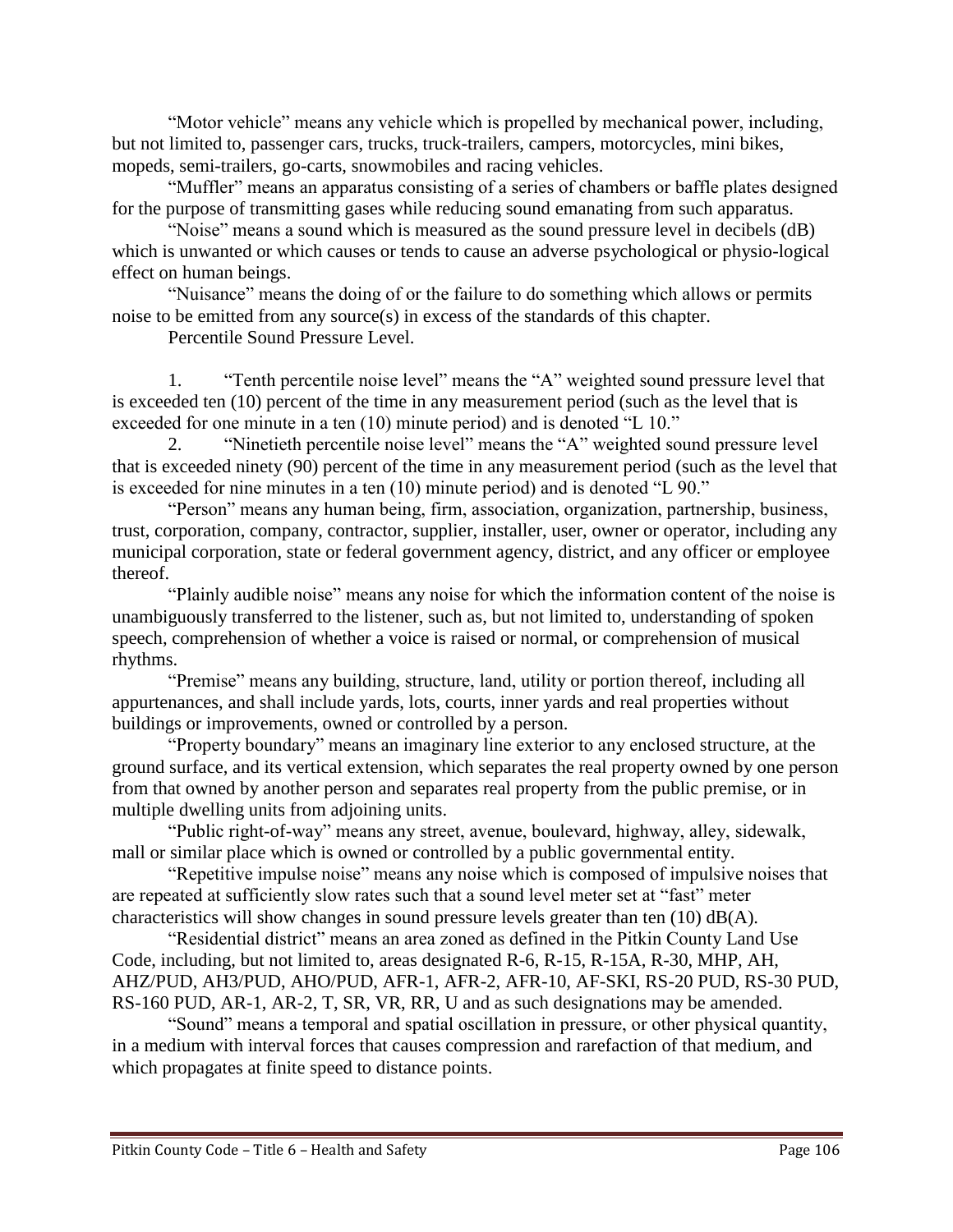"Sound level meter" means an instrument, including a microphone, amplifier, RMS detector and integrator, time averager, output meter and/or visual display and weighing networks, that is sensitive to pressure fluctuations. The instrument reads sound pressure level when properly calibrated and is of Type 2 or better as specified in American National Standards Institute Publication S1.4-1971 or its successor publications.

"Sound pressure" means an instantaneous difference between the actual pressure and the average or barometric pressure at a given point in space due to sound.

"Sound pressure level" means twenty (20) times the logarithm to the base ten (10) of the ratio or the pressure of a sound to the reference pressure of twenty (20) micronewtons per square meter  $(20 \times 10^6 \text{ newtons/meter}^2)$ , and is expressed in decibels.

Special Review. For a land use allowed under the special review designation, the allowable noise level will be governed by the predominate use of that zone as it exists prior to special review use being allowed to function.

"Steady noise" means a sound pressure level which remains essentially constant during the period of observation, i.e., does not vary more than six dB(A) when measured with the "slow" meter characteristic of a sound level meter.

"Use district" means those districts established by the Pitkin County zoning ordinance and those established by this chapter. *(Ord. 99-38 § 2: Ord. 92-6 § 2)*

## **6.36.030: NOISES PROHIBITED**

A. General Prohibitions. In addition to the specific prohibitions outlined in subsection B of this section, and Sections 6.36.040 and 6.36.080, it is unlawful for any person to make, continue, or cause to be made or continued any noise as defined in Section 6.36.020, within the unincorporated areas of Pitkin County.

B. Specific Prohibitions. The following acts are declared to be in violation of this chapter.

 1. Horns and Signaling Devices. Sounding of any horn or signaling device on any truck, automobile, motorcycle, emergency vehicle or other vehicle on any street or public place within unincorporated areas of Pitkin County, except as a danger warning signal, or the sounding of any such signaling device for an unnecessary and unreasonable period of time, which period is deemed herein to be any time after which the danger being warned against is clearly passed.

 2. Radios, Television Sets, Musical Instruments, Tape Players, Record Players and Similar Devices.

a. Using, operating or permitting the use or operation of any radio receiving set, musical instrument, television, tape player, compact disc player or other machine or device for the production or reproduction of sound, except as provided for in subsection  $(B)(3)$  of this section, in such a manner to violate Section 6.36.040;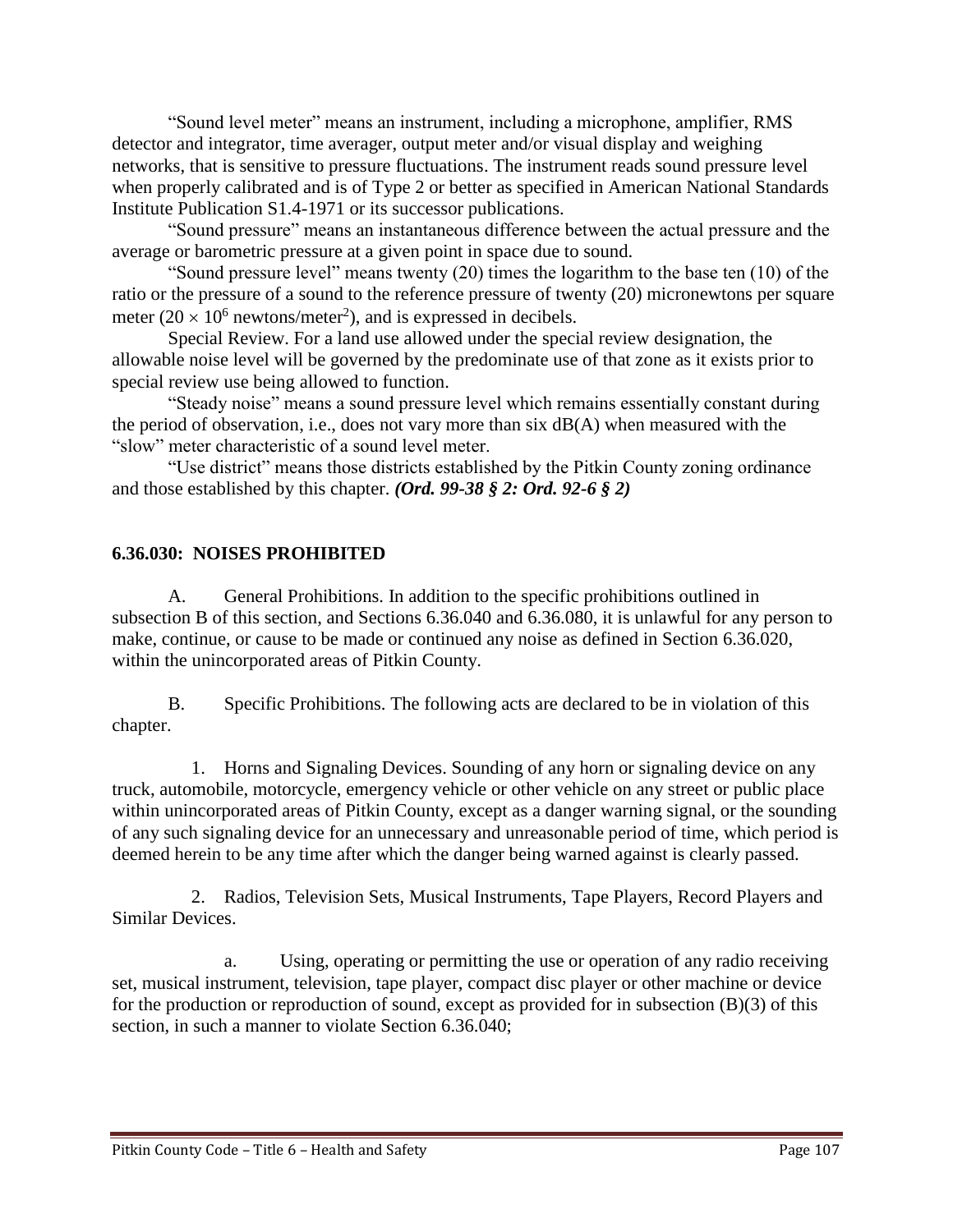b. The operating of any such device in such a manner as to be plainly audible at twenty-five (25) feet from such device when operated within a vehicle parked or moving on a public right-of-way.

3. Public Loud Speakers.

a. Using or operating a loudspeaker or sound amplifying equipment in a fixed or movable position, or mounted upon any vehicle; located in or upon private property or upon any street, alley, sidewalk, mall, park, place or any public property for the purpose of entertainment, commercial advertising, giving instructions, directions, talks, addresses, lectures or transmitting music to any persons or assemblages or persons in such a manner as to violate Section 6.36.040 unless a permit as provided in Section 6.36.070 is first obtained.

b. This subsection does not apply to any person who is participating in a parade for which a parade permit has been issued by the county.

 4. Animals. Owning, keeping, possessing or harboring any animal or animals, including birds, which by frequent or habitual noise making, violate(s) Section 6.36.040. The provisions of this section shall apply to all public and private facilities, including any animal pounds, which hold or treat animals.

 5. Construction Work. Operating, or causing to be used or operated, any equipment, mechanical or nonmechanical, self-propelled or manually manipulated used in construction, repair, alteration or demolition work on buildings, structures, streets, alleys or appurtenances, as follows:

a. In residential districts between the hours of seven p.m. and seven a.m.;

b. In residential zones on Sundays and federally recognized holidays;

c. In all other districts except residential zones on Sundays and federally recognized holidays between the hours of seven p.m. and nine a.m.;

d. In any defined districts where such operation exceeds the sound level limits for a floating construction district as set forth in Section 6.36.040;

e. This section shall not apply to emergency work as defined in Section 6.36.020, but such work shall be exempted only for the minimum period of time necessary to conclude the emergency repair(s) and restore property to a safe condition.

 6. Racing Event. Permitting any motor vehicle endurance or racing event in any use district in such a manner as to violate Section 6.36.040.

 7. Defect in Vehicle. Operating or permitting to be operated or used any truck, automobile, motorcycle, or other motor vehicle which, by virtue of disrepair, lack of maintenance or fact or manner or operation, violates Section 6.36.080.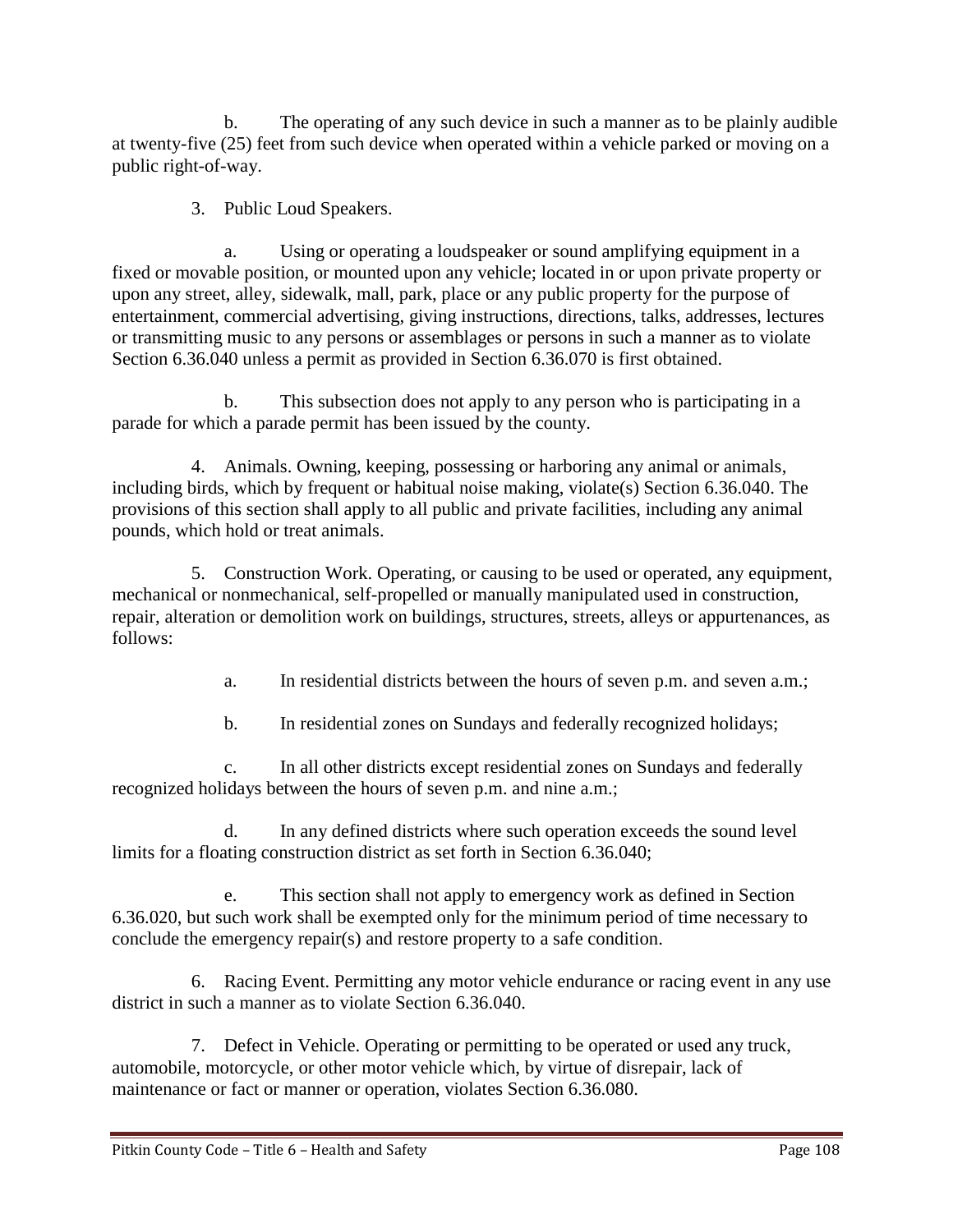8. Refuse Compacting Vehicles. The operating or causing or permitting to be operated or used any refuse compacting vehicle which creates a sound pressure level in excess of seventy-five (75) dB(A), at twenty-five (25) feet from the vehicle during loading, unloading and compaction cycles.

 9. Bells, Alarms and Fixed Sirens. Sounding, operating or permitting to be sounded, or operating an electronically amplified signal from any burglar alarm, vehicle alarm, bell, chime or clock, horn or siren which exceeds the standards set forth in Section 6.36.040 for more than ten (10) aggregated minutes in any one hour.

 10. Recreational Vehicles. Operating a recreational vehicle such as, but not limited to, a dirt bike or snowmobile in a manner which violates Section 6.36.080.

11. Mufflers Required.

a. It is unlawful for any person to operate a motor vehicle which shall not at all times be equipped with a muffler upon the exhaust thereof in good working order.

b. It is unlawful for any person operating a motor vehicle to use a cut-out, by-pass or similar muffler elimination device.

12. Motor or Motor Vehicle Repairs or Testing.

a. The commercial, non-construction or private repairing, building, rebuilding or testing of any truck, automobile, motorcycle or other motor or motor vehicle including grounds maintenance equipment within the unincorporated areas of the county shall be subject to the maximum permissible sound pressure level for the district in which the sound is located.

b. The floating construction district maximum permissible levels may not be applied to this use.

 13. Fireworks. The discharge of fireworks or other similar explosive devices at any time or in any manner except as expressly allowed under a permit issued pursuant to Section 6.36.070. *(Ord. 99-38 § 3: Ord. 92-6 § 3)*

## **6.36.040: USE DISTRICT NOISE LEVELS—MAXIMUM PERMISSIBLE SOUND LEVELS**

It shall be a violation of this chapter for any person to operate or permit to be operated any stationary source of sound in such a manner as to create a ninetieth-percentile sound pressure level (L90) of any measurement period (which shall not be less than ten (10) minutes unless otherwise provided in this chapter) which exceeds the limits set forth for the following receiving land use districts when measured at the property boundary or at any point within the property affected by the noise: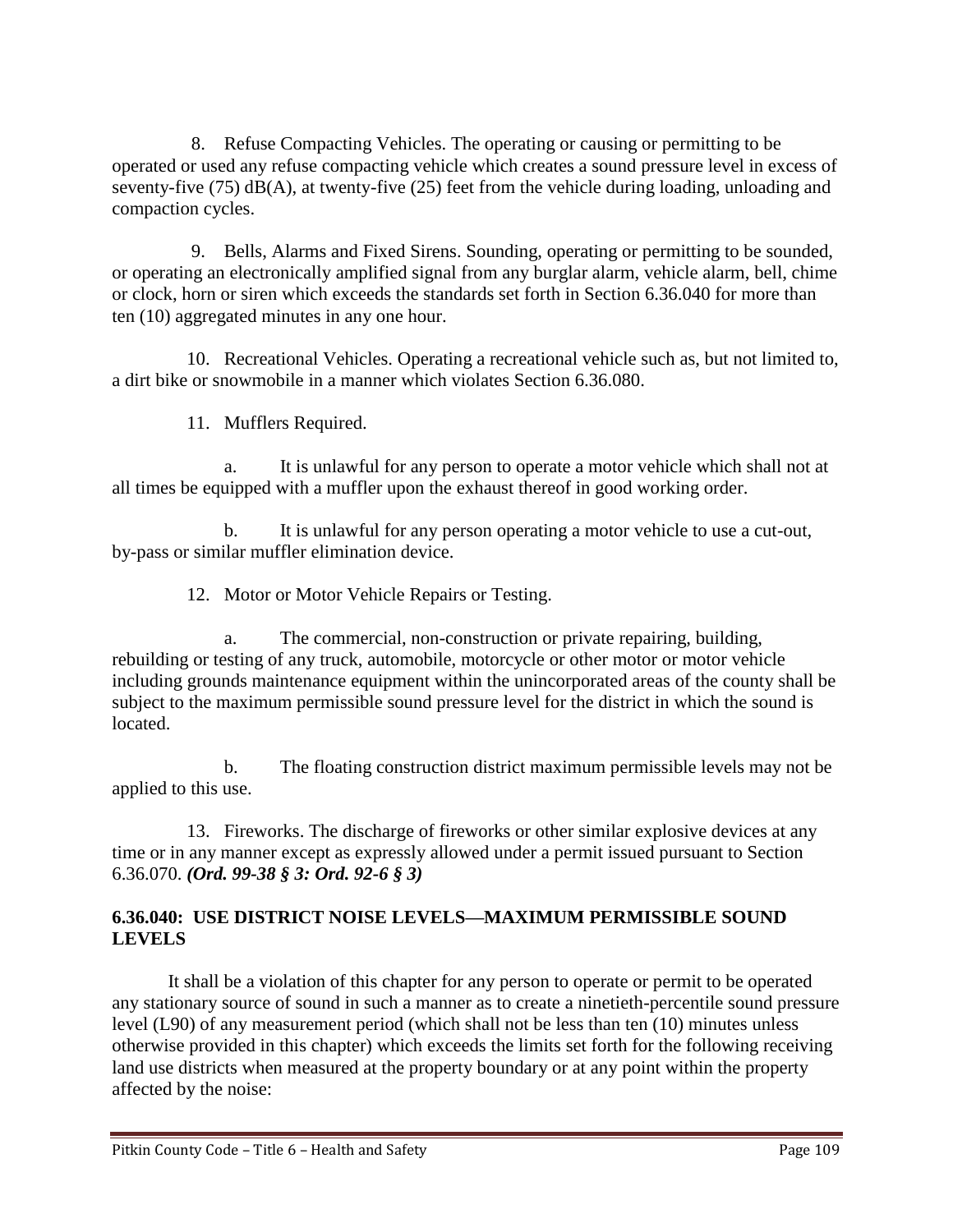| <b>Use District</b> | Night              | Day                |
|---------------------|--------------------|--------------------|
|                     | 7p.m. -            | 7a.m. -            |
|                     | 7a.m.              | 7p.m.              |
| Residential         | $50 \text{ dB}(A)$ | 55 $dB(A)$         |
| <b>Business</b>     | 55 $dB(A)$         | $65 \text{ dB}(A)$ |
| Industrial          | 55 $dB(A)$         | $65 \text{ dB}(A)$ |
| Construction        | $70 \text{ dB}(A)$ | $80 \text{ dB}(A)$ |

\* For restricted days and times in residential zones see Section 6.36.030(B)(5)(b) and (c).

When a noise source can be identified and its noise measured in more than one land use category, the limits of the most restrictive use shall apply at the boundaries between the different land use categories. This provision shall not apply when the least restrictive use is a floating construction district, in which case the limits applicable to the construction district shall apply, notwithstanding the boundaries of the more restrictive uses, because of the temporary nature of the construction use. *(Ord. 99-38 § 4: Ord. 92-6 § 4)*

### **6.36.050: SOUND LEVEL MEASUREMENT**

Sound level measurements shall be made with a sound level meter using the "A" weighing scale, in accordance with standards promulgated by the American National Standards Istitute or other reasonable standards tested and adopted by the Aspen/Pitkin environmental health department. *(Ord. 99-38 § 5: Ord. 92-6 § 5)*

### **6.36.060: EXEMPTIONS**

The following uses and activities shall be exempt from noise level regulations:

A. Noise of safety signals, warning devices and emergency pressure relief valves, except as provided for in Section 6.36.030(B)(1);

B. Noise resulting from any authorized emergency vehicle when responding to an emergency call or acting in time of emergency;

C. Noise resulting from emergency work, as further provided for in Section  $6.36.030(B)(5)(d);$ 

D. Noise resulting from activities of a temporary duration for which a permit has been approved by the director of the Aspen/Pitkin environmental health department in accordance with Section 6.36.070. *(Ord. 99-38 § 6: Ord. 92-6 § 6)*

### **6.36.070: PERMITS**

Applications for a permit for relief from noise restrictions in this chapter on the basis of undue hardship or special circumstances may be made to the Aspen/Pitkin environmental health department. Any permit granted by the director of the Aspen/Pitkin environmental health department or an authorized representative shall contain all conditions upon which the permit has been granted, including, but not limited to, the effective dates, any time(s) of day, location,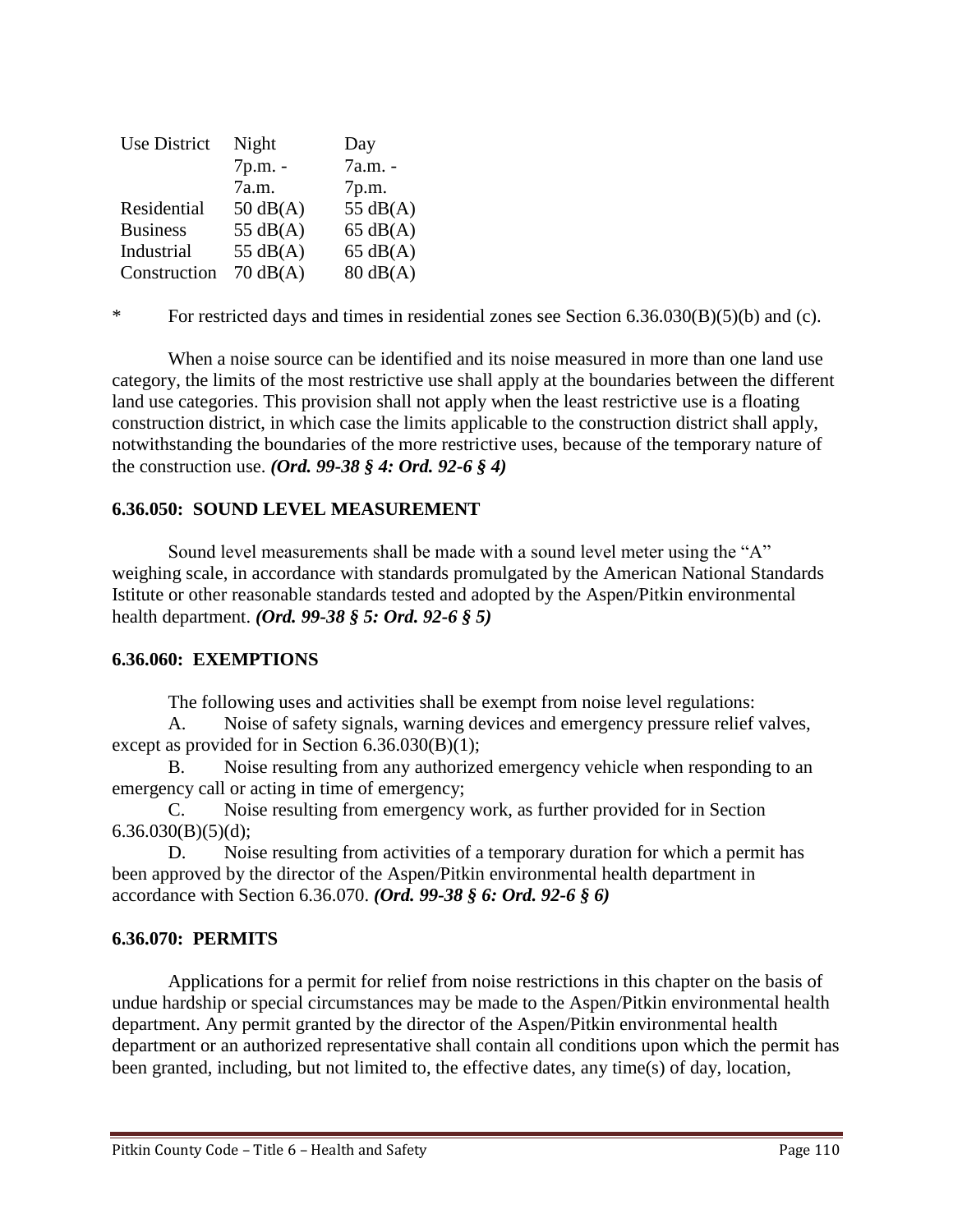sound pressure level, or equipment limitation. The permit may be granted upon good and sufficient showing:

A. That additional time is necessary for the applicant to alter or modify his or her activity or operation to comply with this chapter; or

B. That the activity, operation or noise source will be of temporary duration and cannot be done in a manner that would comply with this chapter; or

C. That no reasonable alternative is available to the applicant.

The director of environmental health may prescribe any reasonable conditions or requirements deemed necessary to minimize adverse effects upon the community or the surrounding neighborhood. **(Ord. 99-38 § 7: Ord. 92-6 § 7)**

# **6.36.080: APPEALS FOR PERMIT DENIAL**

If an application for a permit for relief from noise restrictions in this chapter is denied by the director of the Aspen/Pitkin environmental health department or an authorized representative, the applicant may appeal to the board of county commissioners. (Ord. 99-38 § 8: Ord. 92-6 § 8)

# **6.36.090: MOTOR VEHICLE NOISE**

A. No person shall drive, operate or emit knowingly permit to be driven or moved, a motor vehicle or combination of vehicles at any time in such a manner as to exceed the following noise limits for the category of motor vehicle shown below. Noise shall be measured at a distance of at least fifty (50) feet or more from the center of the lane of travel or fifty (50) feet or more from a vehicle designed for off highway use with the sound level meter at least four feet above the immediate surrounding surface.

> Sound Pressure Level  $dB(A)$ Speed Limit  $<$ 35 mph >35 mph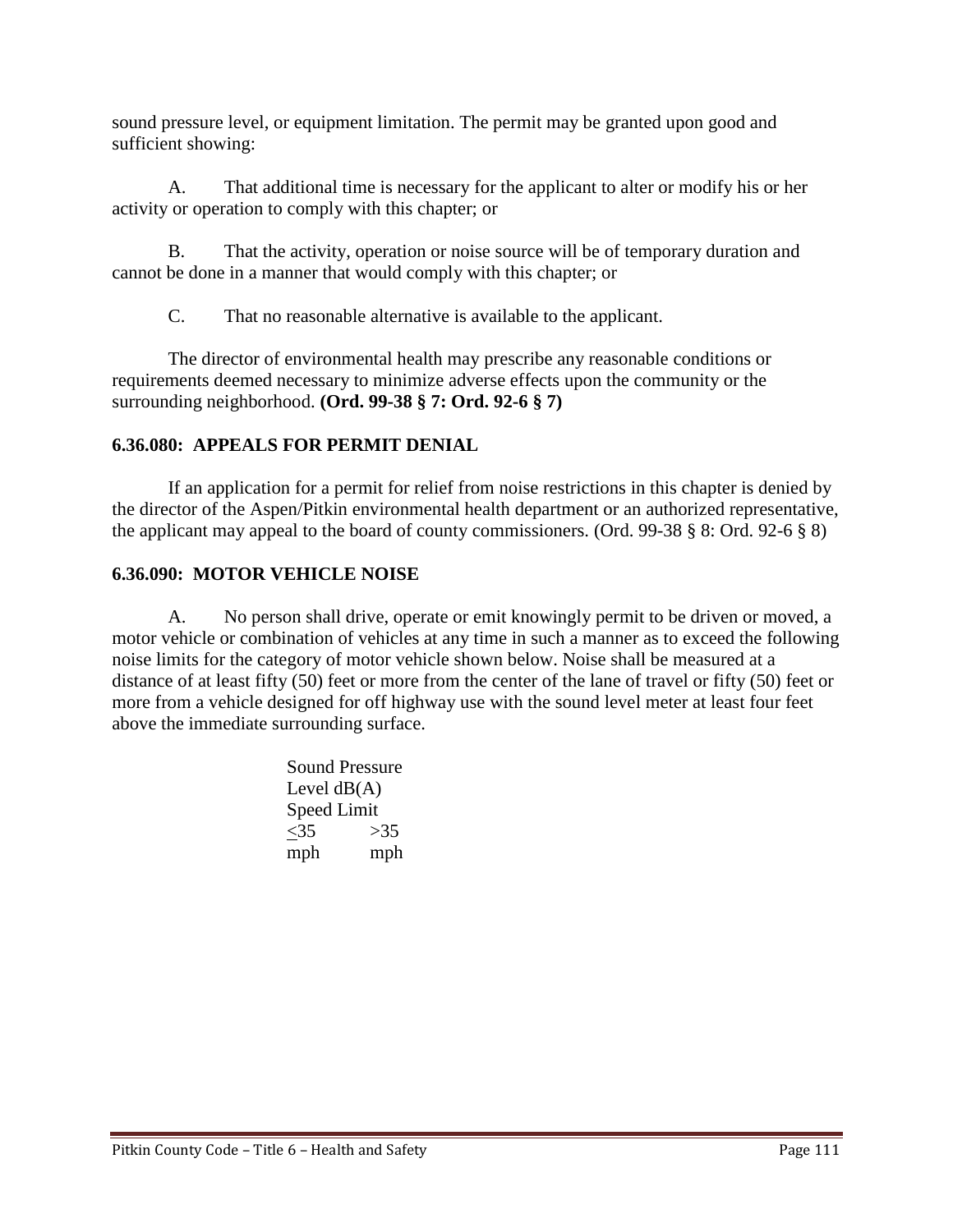Motor vehicles with a manufacturer's gross vehicle weight rating (GVWR) or gross combination weight rating (GCWR) 10,000 pounds or more or by any combination of vehicles towed by such motor vehicle. 86 90 Any other motor vehicle or any combination of vehicles towed by any motor vehicle. 82 86

B. This section shall apply to the total noise from a vehicle or combination of vehicles and should not be construed as limiting or precluding enforcement of any other provisions of this chapter relating to motor vehicle mufflers for noise control. *(Ord. 99-38 § 9: Ord. 92-6 § 9)*

# **6.36.100: ENFORCEMENT RESPONSIBILITY**

A. The director of the Aspen/Pitkin environmental health department is created noise ordinance enforcement officer for Pitkin County. The department shall have primary, but not exclusive, enforcement responsibility for this chapter. The director may appoint deputy noise enforcement responsibility for this chapter. The director may appoint deputy noise enforcement officers from among members of the department, members of the Pitkin County sheriff's department or other county departments as appropriate. The director shall be responsible for creating and administering a program of enforcement certification for the deputies covering the terms of this chapter and the operation of the instruments used in enforcement activities.

B. For purposes of this chapter, measurements with sound level meters shall be when the wind velocity is less than twenty (20) miles per hour.

C. In all sound level measurements, consideration shall be given to the effect of the ambient noise level created by the encompassing noise from all sources at the time and place of such sound level measurement.

D. This chapter is not intended to apply to the operation of aircraft or to other activities which are subject to federal law with respect to noise abatement. **(***Ord. 99-38 § 10: Ord. 92-6 § 10)*